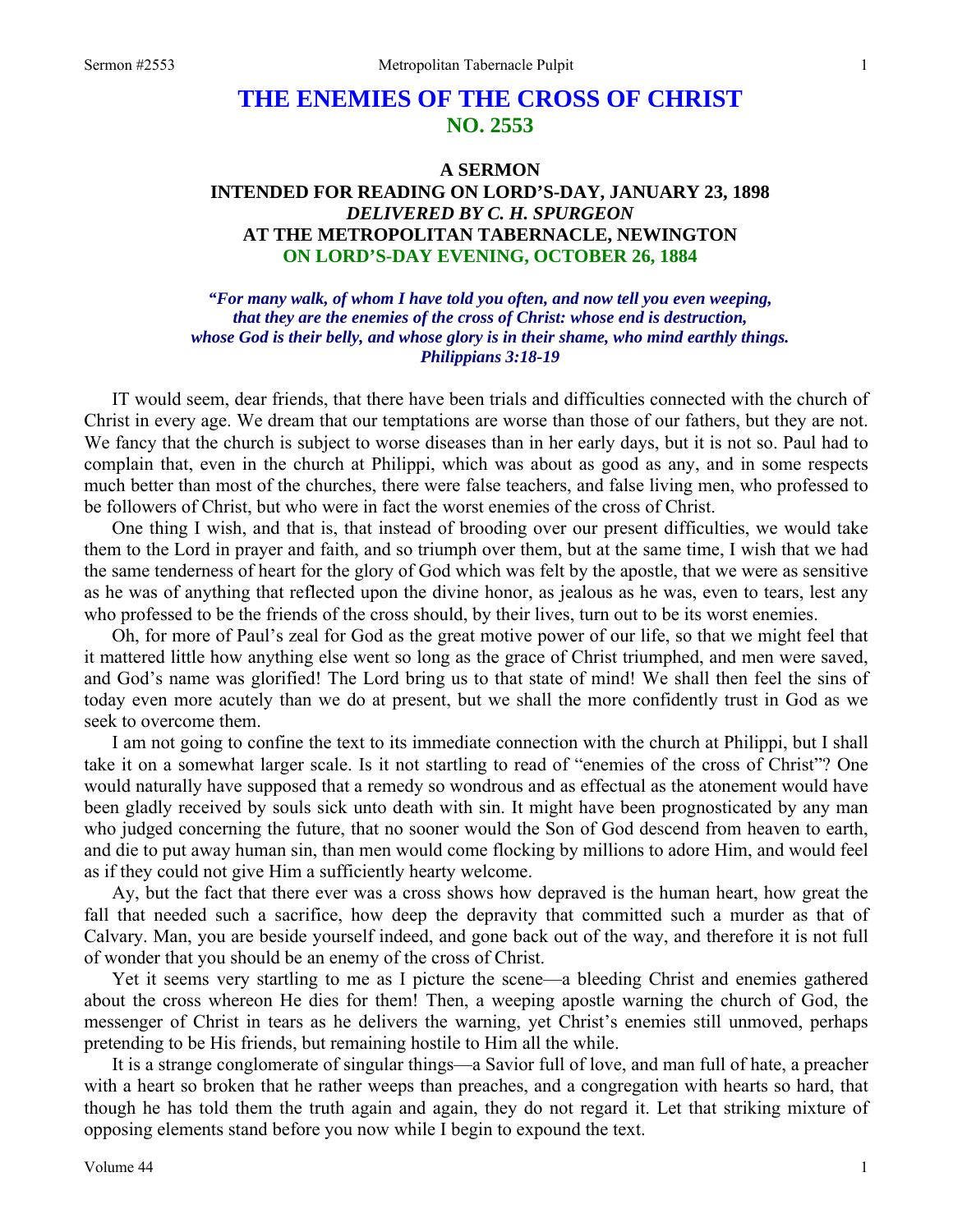**I.** First, let us inquire, WHAT IS THIS CROSS OF CHRIST to which some men are sadly said to be enemies?

Of course, it *is not the material cross.* It is not anything made in the shape of the cross. There are some who can fall down, and adore a cross of wood, or stone, or gold, but I cannot conceive of a greater wounding of the heart of Christ than to pay reverence to anything in the shape of a cross, or to bow before a crucifix. I think the Savior must say, "What! What! am I the Son of God, and do they make even Me into an idol? I who have died to redeem men from their idolatries, am I Myself taken, and carved, and chiseled, and molten, and set up as an image to be worshipped by the sons of men?"

When God says, "Thou shalt not make unto thee any graven image, or any likeness of anything that is in heaven above, or that is in the earth beneath, or that is in the water under the earth: thou shalt not bow down thyself to them, nor serve them," it is a strange fantasy of human guilt that men should say, "We will even take the image of the Son of God, or some ghastly counterfeit that purports to be His image, and will bow down and worship it, as if to make the Christ of God an accomplice in an act of rebellion against the commandment of the holy law."

No, it is not the material cross to which Paul alludes, we have nothing to do with these outward symbols now. We might have used them much more, but they have been so perverted to idolatry that some of us almost shudder at the very sight of them.

What is the cross of Christ then? Well, first, it is that doctrine which is the center of His holy religion, *the doctrine of the atonement.* By the cross, we mean that the Son of God did actually and literally die, nailed to a Roman gibbet as a malefactor, numbered with the transgressors, doing this because He had, of His own voluntary will taken upon Himself the sin of His people, and being found with that sin upon Him, He must expiate it by His death. He must lay down His life, "the just for the unjust, to bring us to God," as it is written, "He hath made him to be sin for us, who knew no sin, that we might be made the righteousness of God in Him."

Now, they who oppose this doctrine are "the enemies of the cross of Christ," and they who accept this atonement, and repose their entire confidence upon it, are the friends of the cross of Christ. They think of that sacrifice on Calvary with reverence linked with love. They never know how sufficiently to speak of it with adoring gratitude that ever such a Victim should have been presented, the Father Himself giving Him, and that such a Victim should ever have been slain, the Lord resigning His life for us.

Oh, it is wonderful, and more than wonderful, a miracle that carries every other miracle within itself, greater and diviner than all the deeds whereof poets have sung, even though they be the deeds of God Himself, for in this He has excelled Himself.

### *"God, in the person of His Son, Has all His mightiest works outdone."*

They are "the enemies of the cross of Christ," who try to belittle this great atonement, and to make it out to be a very small affair, next to nothing in importance. As I have often said of some preachers, they teach that Jesus Christ did something or other, which in some way or other, is in some measure or other, connected with our salvation. We do not teach any such hazy ideas as that, we say that He laid down His life for the sheep, and that for those sheep He has made a perfect, complete and effectual redemption, by which He has delivered them from the wrath to come. Blessed is he who rejoices in that doctrine of the cross of Christ!

But by the cross is sometimes meant in Scripture, *the Gospel which is the outflow of that central doctrine.* And what is that Gospel? Why, that "God was in Christ reconciling the world unto Himself, not imputing their trespasses unto them," and that "He hath committed unto us the word of reconciliation," which word of reconciliation is this, "Believe on the Lord Jesus Christ, and thou shalt be saved." "He that believeth on the Son hath everlasting life." This is the Gospel which we proclaim, "For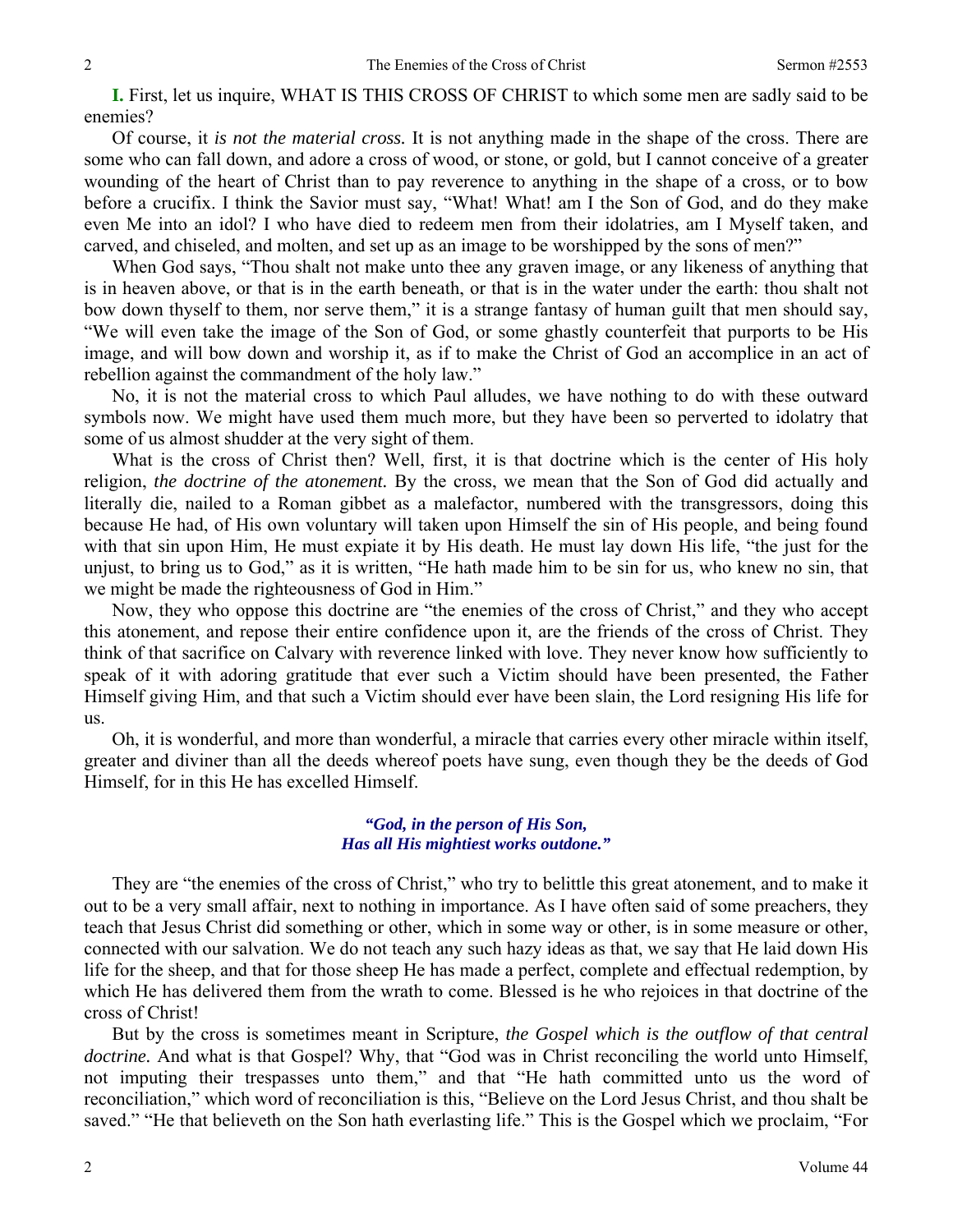God so loved the world, that he gave His only begotten Son, that whosoever believeth in him should not perish, but have everlasting life."

As we preach this Gospel to the sons of men, we hear Christ crying to them through us, "Come unto me, all ye that labour and are heavy laden, and I will give you rest." "Come now, and let us reason together, saith the LORD: though your sins be as scarlet, they shall be as white as snow; though they be red like crimson, they shall be as wool." It is a promise of free, instantaneous, perfect, irreversible, everlasting pardon to all who will believe in Jesus Christ the Son of God, for He is—mark this word— "the Author of eternal salvation unto all them that obey him."

Other salvation there is none than that which lies in His hand, but He has opened His hand upon the cross and today He supplies the want of every sinner who comes and trusts to Him. He who quarrels with that doctrine is an enemy of the cross of Christ. Whether he makes baptism to be the *modus* of salvation, or sets up any rite or ceremony whatsoever, whether divinely appointed or humanly invented, he is an enemy of the cross of Christ.

Circumcision was venerable, it pertained to the fathers, and was the seal of the ancient covenant, but even it became an evil thing when the false teachers would have had the Gentile converts to be circumcised that they might escape from bearing the cross of Christ, and might trust in circumcision instead of in Christ alone, "for," says Paul, "in Christ Jesus neither circumcision avails anything, nor uncircumcision, but a new creature."

The doctrine of justification by faith is the Gospel, I know no other, and I wish to know no other. "Be it known unto you therefore, men and brethren, that through this man is preached unto you the forgiveness of sins: and by him all that believe are justified from all things, from which ye could not be justified by the Law of Moses." But alas! there are still many who are enemies of that doctrine, and so are "enemies of the cross of Christ."

The cross of Christ is sometimes put in Scripture for *the life which is the result of faith in Christ.*  What kind of life should that be? Well first, a life of self-denial. No man who is the friend of the cross of Christ will give license to his passions, or indulgence to his appetites. If he does so, he proves that he is the enemy of the cross of Christ.

No man will seek honor for himself who has known that Christ has bought him with His blood. He will not, he cannot, he dare not live for himself, either in the accumulating of wealth, or the getting of fame, or the enjoyment of pleasure. His first, chief, master thought is, "For Jesus Christ all things—all things in him, and for him, and to him, seeing that He has redeemed us with his precious blood."

They who shirk His service, who take no interest in holy enterprises, who just try to live to themselves—your eaters and your drinkers, your hoarders and your men and women who are ever adorning the body, but never consecrating their souls to God—these are they who are "the enemies of the cross of Christ." It galls their shoulders, and they will not bear it, so they turn aside to ways of their own.

### **II.** Now, secondly, WHY ARE MEN ENEMIES OF THIS CROSS OF CHRIST?

Frankly, I think that *some do not know why they are.* "Let me tell you the Gospel," says a kind friend. "I do not want to hear it." "Here is a little book which has been very useful to many." "I do not want your books." Do you not know the liberal minded people that we have in the world now? When they speak, or when they write, it is all about charity and liberality, they hate bigots.

Dear, dear, dear, is it not a wonder that they do not hate themselves because they will not tolerate the very notion of true religion? "Why!" says one, "that Book is not true." Did you ever read it? "No." I thought so, we almost always find that the men who reject the New Testament never read it through, and never mean to do so.

Nicodemus wisely asked, "Doth our law judge any man before it hear him?" Our lawless ones do so, and there are multitudes of men, who ought to think themselves as mean as dirt because they never gave Christ a hearing, yet they thrust Him from them. "Oh!" says one, "I should never go inside any of those canting Methodist places."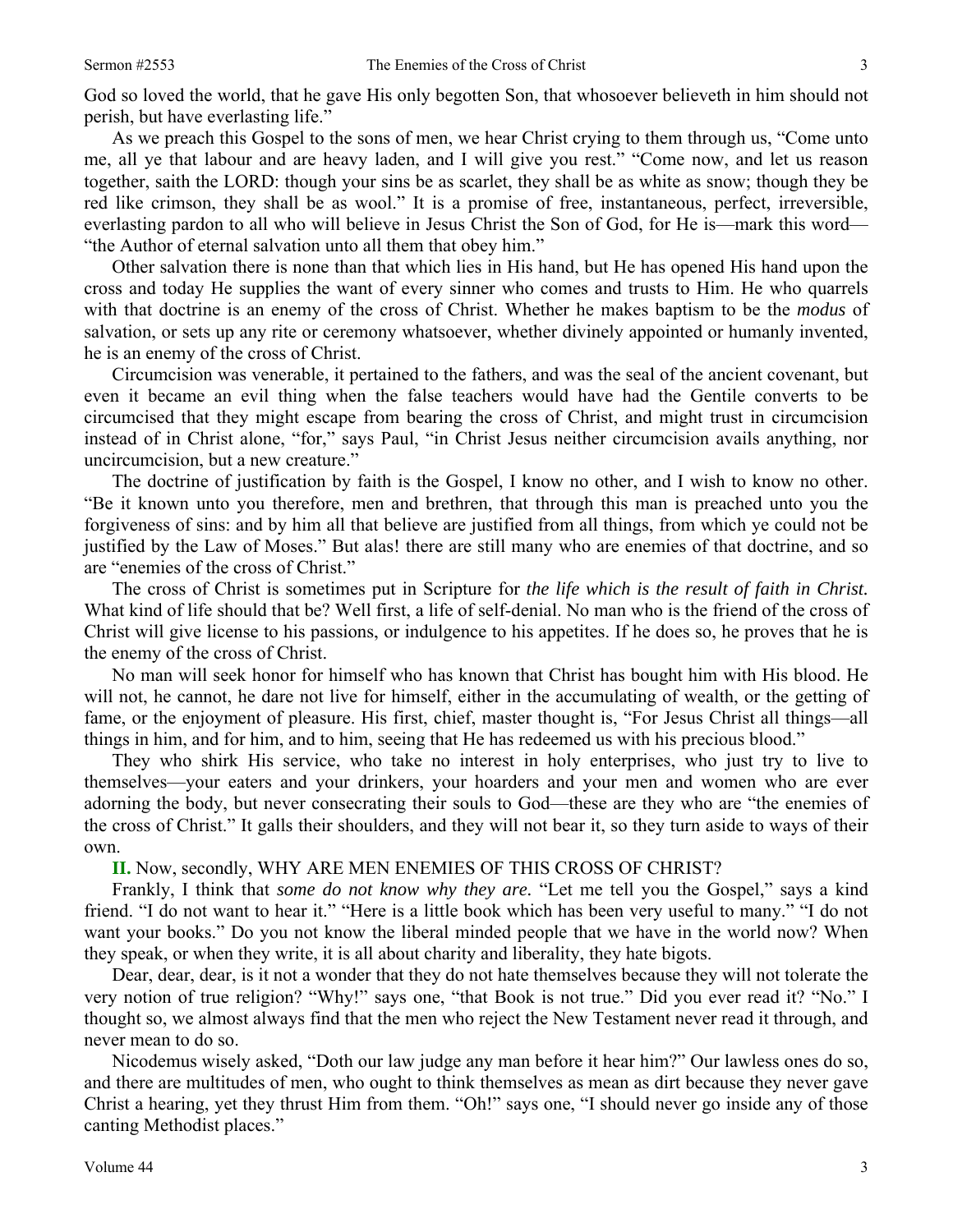No, you are such a wonderful man that you think you can see through a stone wall, and judge of what goes on inside, you do not want to be taught because you imagine you know everything already. I believe that in London, there is a vast amount of prejudice against true religion which is based upon nothing at all. The people do not know what the Gospel is, and in part, this is our hope, for if we can but bring the blessed truth of Christ to bear upon some of these men, it will be like ploughing up virgin soil in the western states of America, we may hope to reap a glorious harvest. God grant that we may!

But there are some who are "enemies of the cross of Christ" for reasons which they would not like to confess, some, *because the cross of Christ hurts their pride.* Why should they need to be pardoned? They have done nothing amiss, they are as good as most people, and a great deal better than many. You speak to one of them, and he says, "Do not talk to me as if you thought I was going to be lost. I do not know anybody who can find fault with me, I really think that I am an example to others." Just so, and therefore of course you hate the cross of Christ.

No man who is well likes medicine, how we laugh at the doctors when we feel all right! What jests we make about their calling! It is only when we begin to feel strange that we send for a medical man. And it is just so with men spiritually, as long as they are whole, they want not the great Physician. While they think they are righteous, they reject the righteousness of Christ.

Others too, abhor the cross of Christ *because the Gospel is so simple.* They belong to a club, and they take in a Quarterly Review, and though they do not know very much about any one thing, yet they know a little about a great many things. They just get a smattering of various kinds of knowledge and they think they are wonderfully clever. Do you not notice the development of their foreheads?

You cannot expect that *they* would have anything to do with the Gospel that would suit a servant girl! The religion that fits Jack, and Tom, and Harry, is not grand enough for them, why, they actually had a distant relative who was connected with a baronet, so of course we cannot expect such gentlemen as they are to be saved simply by believing on the Lord Jesus Christ. The Gospel is too plain, too easy, for them.

O sirs, would you like to have it made difficult, that all the poor ignorant people in the world might perish just to please you? Let me remind you that such a man as Sir Isaac Newton, who had one of the greatest of all human minds, gloried in the Gospel of Jesus Christ, and felt it all too great for him. And in our days, such a truly scientific man as Faraday bowed meekly before the divine Savior, and looked up and found everything in Him. Yet some foolish people think they know better than the eternal God, so they hate the cross. Self-conceit is the reason of much of the opposition of men to Christ.

Besides, although the cross of Christ is lifted high, as the one hope for guilty sinners, *it is the most terribly holy thing beneath the cope of heaven.* That cross, blood red from His dear wounds, frightens away sin, though it draws sinners near itself. That Christ of God, making atonement with bloody sweat, and pierced hands, and anguished cry of "Why hast thou forsaken me?" is the most powerful preacher of godly living whose voice was ever heard among the sons of men. Not only do sins acknowledged to be black by society in general flee from the light of the cross, but even secret sins fly before the blaze of God's mingled vengeance and love upon the accursed tree.

The cross is the birthplace of Puritans—the men who must be clean, and who will not touch your filthy world and its amusements, and nine-tenths of its engagements. These are the men who have sat beneath the midday midnight of a dying Savior's griefs, and heard Him cry, "I thirst," as He bore the guilt of sinners. But alas! multitudes of men do not want holiness, they want their harlots, they want their wine, they want their carnivals of vice, they want their selfishness, and they want everything that Christ does not give, so they cry*,* "Not this man, but Barabbas," and they make the awful choice of sin as they neglect their Lord. These are "the enemies of the cross of Christ."

**III.** I cannot go further into that painful part of the subject, for time fails me, and I want next to inquire, WHAT ARE THE MARKS OF THE ENEMIES OF THE CROSS OF CHRIST IN THE CHURCH?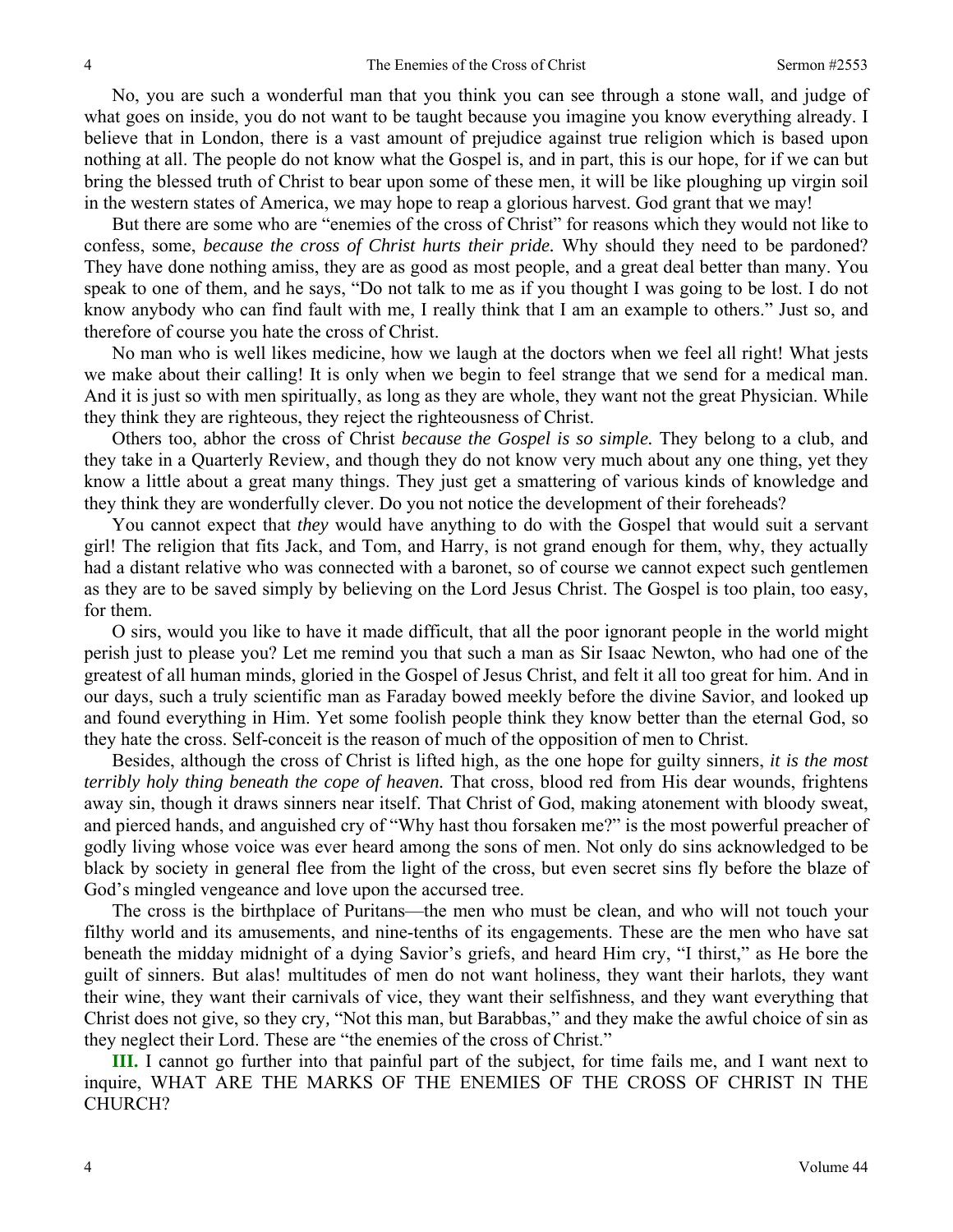Paul is evidently alluding here to some who professed to be followers of Christ, but who were really "the enemies of the cross of Christ." I do believe, brethren, that the description given of them is true of many in our day. Here is what the apostle said of them, "Whose God is their belly." That surely means *self-indulgence,* and applies to professing Christians who never restrain their appetites, or their desires, or their passions—who are sensual while they boast of being spiritual, who are altogether given up to self-indulgence, and yet claim to be followers of the Man of sorrows who gave up everything for the good of others. That is the first kind of "enemies of the cross of Christ."

Next are those who are the subjects of *shameful pride,* "whose glory is in their shame." That is to say, they boast of things of which they ought to be ashamed. Do you not know some who can grind down the wages of their workmen, and boast that they have done a clever and businesslike thing, and then go and "take the sacrament"?

Think of the poor starving needlewomen who, if they sew their souls away, cannot get bread enough to appease their hunger, I do not know who it is who oppresses them so cruelly, but I should not wonder if their taskmasters do not even think that they will go to heaven, I shall be surprised if they are not very greatly mistaken.

Then there are others who are the prey of avarice, and they boast of what they can save. They never give anything to the poor, they seem to think that it is wrong to do so, they even found a Society to stop it. God gives to the evil as well as to the good, but they give to no one, they call their methods, "political economy," and glory that they save so much which others would have given away.

As to the cause of God, one wretched creature boasted that *his* soul did not cost him a shilling a year. Somebody said that such a sum would be too great an expense for such a miserable soul as his, and we hardly wonder at the sarcasm of the remark. Alas! that there should be those who glory in that kind of thing—pinching, grinding, money loving wretches. Some of these are even called Christians, but all the while "they are the enemies of the cross of Christ."

There are others who profess to be Christians, who go about talking to young people, and trying to indoctrinate them with false views. Sometimes, they cause the faith even of the old to stagger, and they draw one and another aside to this novelty and to that, which is not according to the Scripture. I believe that such people are the worst "enemies of the cross of Christ." When the devil is in the pulpit, he *is* a devil. When we get bad doctrine proclaimed by ministers of Christ themselves, then have we indeed "the enemies of the cross of Christ," and there are nowadays plenty of them of whom I would speak even weeping, as I say that "they are the enemies of the cross of Christ."

Paul adds one other description of these "enemies of the cross of Christ," that is, *worldliness,* "who mind earthly things." This is a very close home-thrust to many professing Christians. Do they ever help the Sunday school? Oh, no, no! Sunday school? They hope somebody or other attends to it, but it is no concern of theirs. Do they ever aid in a Mission? A Mission? Why, they do not get the shutters up till so late at night that they cannot help in mission work, they have enough to do to look after themselves.

But are they doing nothing at all for Christ? No, nothing, and for twenty years together, nothing. What are they minding then? Well, I do not know, only I am sure that they cannot be minding anything but "earthly things." That is all. This is the catechism that they go through every day, "What shall we eat? What shall we drink? Wherewithal shall we be clothed?" That is all they live for.

Now, do not be deceived, if this is true concerning you, you are no friend of Christ, for those who belong to Christ admit that they are not their own, but they are bought with a price, and they have some higher and nobler objective than that which takes up the lives of worldlings. They are living for God and for eternity, for Christ and for the good of men, and their great wish is to lay themselves out for the glory of God and the benefit of the human race.

God grant that we may not be found among these characters, "whose God is their belly, and whose glory is in their shame, who mind earthly things"!

**IV.** For next, WHAT WILL BECOME OF THESE PEOPLE?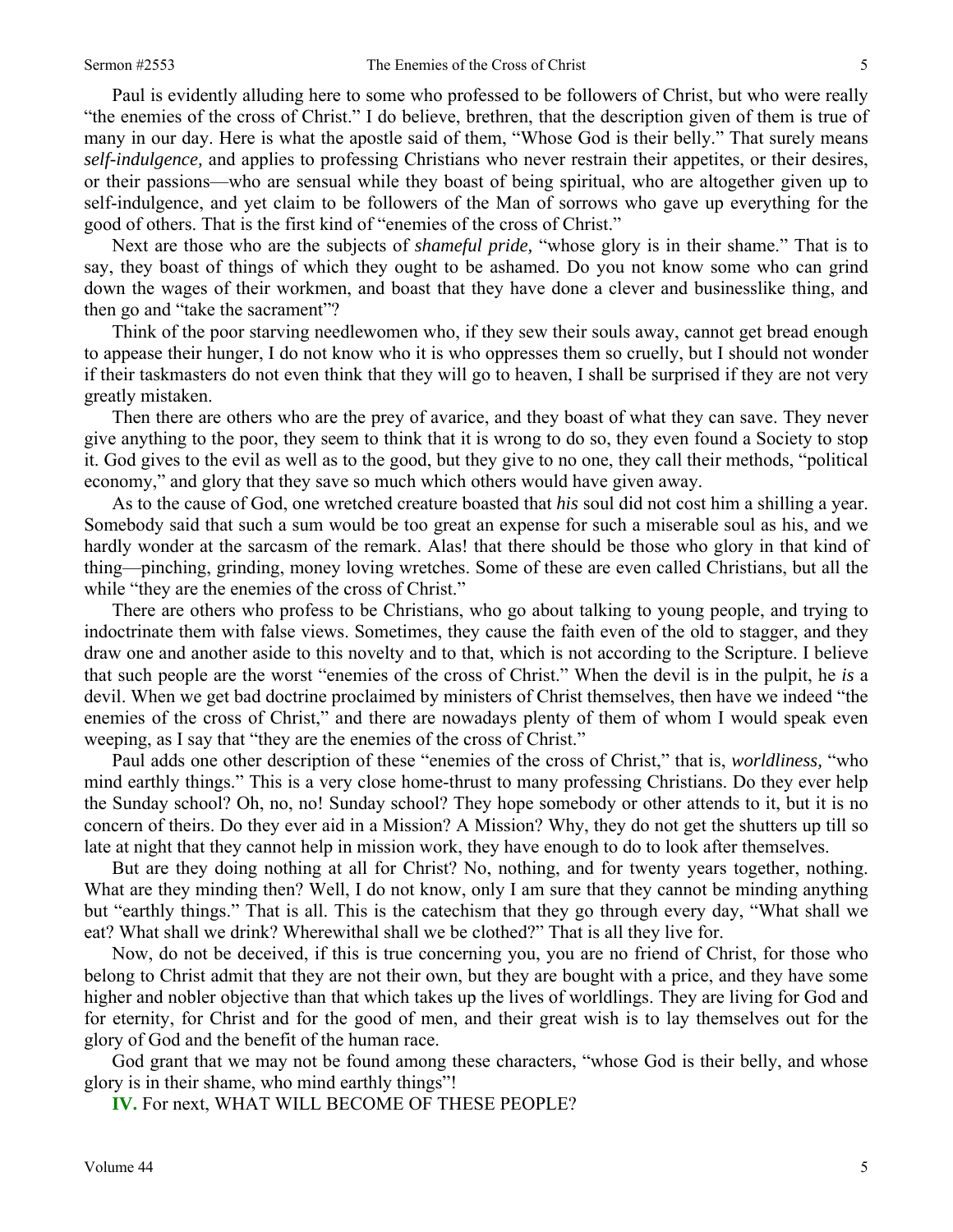We are told that their "end is destruction." There will be *a total destruction of their profession.*  There will be *a destruction of all their hopes.* There will be *a destruction of all their happiness.* There will be *a destruction of themselves,* and they shall stand forever as destroyed and ruined things, ghastly exhibitions of what sin can do, and what must follow upon a false profession, or any other form of enmity to the cross of Christ.

**V.** Now lastly, How SHOULD WE ACT IN THIS MATTER?

If there are still such people as the apostle describes, what have you and I to do concerning them?

Well first, some of us have to *give frequent warning,* "Of whom I have told you often, and now tell you even weeping, that they are the enemies of the cross of Christ."

O friends, there are so many outside the professing church who are "the enemies of the cross of Christ" that it might break one's heart to think of them, but those who are inside the church, professors who never knew Christ, who have often come to the communion table, but have never had fellowship with Christ, who are quite satisfied with their outward religion while their hearts are rotten through and through—it is an awful and a dreadful thing that there should be such. But we are bound to keep on exhorting one another and warning one another because there are such "enemies of the cross of Christ" even inside His nominal church.

And let me add, if exhortations are frequently to be given, the *warnings ought to be as frequently taken.* How you and I ought often to pass the apostolic question round, "Lord*,* is it I?" Suppose He stood on this platform, and lifted up those pierced hands, and said in majestic sorrow, "Verily, verily, I say unto you, one of you shall betray me," would not that question stir us all to anguish? Well, let it do so, see to it that you make sure work for eternity, my brethren, and while I talk to you, I am talking to myself as well—oh, see to it that you do not have a flimsy profession, a name to live when you are really dead!

What is religion worth if it is not in the heart? It is like the pageantry which surrounds the grave the pomp, the pall, the hearse—death decently covered up. May God, of His infinite mercy, save us from having a dead profession, for as the Lord liveth, He will not endure dead professors! "He is not the God of the dead, but of the living," and He will one day say, "Bury my dead out of my sight." These "enemies of the cross of Christ" "shall be punished with everlasting destruction from the presence of the Lord, and from the glory of His power.

But while we speak of these people, *it becomes us to be very tender,* for the apostle says, "of whom I have told you often, and now tell you even weeping." Why weeping? Because it is an awful thing for men to hear the divine and final sentence, "Depart, ye cursed." I should not like to think of anybody here who will have that for his portion at the day of judgment, but I would be a gross traitor to your souls if I did not also add that I cannot help fearing that this will be the lot of some of you. You have never come to Christ, perhaps you have professed to do so, or possibly, you have neither done it nor professed to do it, but you are openly and avowedly antagonistic to the cross of Christ. May God's grace convert you! Else we may well weep over you that you should die in your sins.

But we have further tears because of the mischief that such sinners do. "Enemies of the cross of Christ" do a world of damage to wife and children, neighbors and friends. "One sinner destroyeth much good." One graceless life is a great robbery of the treasury of God. One life spent in distinct opposition to the Gospel of Jesus is a terrible thing.

A Scotchman took some thistle seed to Australia that he might see a thistle grow on his farm. He only wanted one or two rare old Scotch thistles to make him think that he was at home, but now, thousands of acres are covered with this horrible weed which nobody can destroy, and which has become the grossest nuisance of the region.

One seed of sin may cover a continent with crime. God save us then, from being numbered with "the enemies of the cross of Christ"! Why should we not all come to the cross now? The best homage we can pay to Jesus is to come and receive Him as our Savior. Let us do so, let us sing this verse while we do it—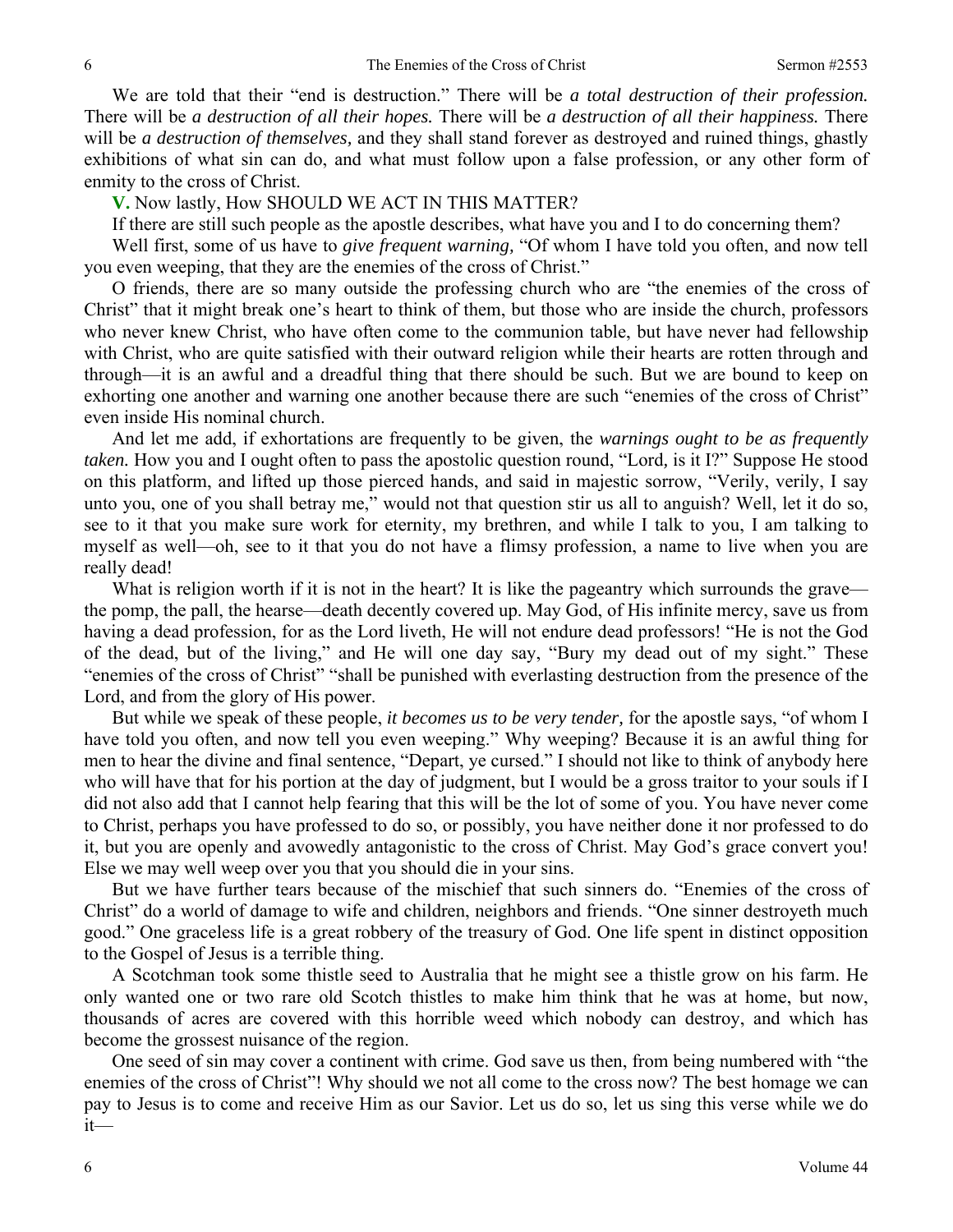*"Just as I am—without one plea But that Thy blood was shed for me, And that Thou bidd'st me come to Thee, O Lamb of God, I come!"* 

Let those who can truly sing it, do so, even if they never sang it before. God bless you all, for Christ's sake! Amen.

# **EXPOSITION BY C. H. SPURGEON**

## *PHILIPPIANS 3*

## **Verse 1.** *Finally, my brethren, rejoice in the Lord.*

As much as to say, "If this were the last sentence that I should write to you, I would say, 'Finally, my brethren, rejoice in the Lord.' It is your privilege, it is your duty, to rejoice in God—not in your health, your wealth, your children, your prosperity, but in the Lord." There is the unchanging and unbounded source of joy. It will do you no harm to rejoice in the Lord, the more you rejoice in Him, the more spiritually minded will you become.

"Finally, my brethren." That is, even to the end, not with you the bitter end, but even to the end of life, rejoice in the Lord. Make this the *finis* of everything, the end of every day, the end of every year, the end of life. "Finally, my brethren, rejoice in the Lord." Blessed is that religion in which it is a duty to be happy.

**1***. To write the same things to you, to me indeed is not grievous, but for you it is safe.* 

Saying the same thing over and over again is safe, for your minds do not catch the truth at the first hearing, and your memories are slippery.

**2***. Beware of dogs,—* 

Men of a doggish, captious, selfish spirit. In Paul's day, there were some who were ca1led Cynics, that is to say, dogs, "Beware of dogs."

**2***. Beware of evil workers, beware of the concision.* 

By which Paul meant those Jews who made a great point of circumcision, he calls them here "the cutters," for they mangled and cut the church of God in pieces, "Beware of the concision."

**3***. For we are the circumcision, which worship God in the spirit, and rejoice in Christ Jesus, and have no confidence in the flesh.* 

These are three marks of the true Israel of God, Have you all of them—worshipping God in the spirit, rejoicing in Christ Jesus, and having no confidence in the flesh?

**4***. Though I might also have confidence in the flesh.* 

If anybody might, Paul might. If birth, if education, or if external religiousness could have saved anybody in the world, it would have saved Saul of Tarsus.

**4-5.** *If any other man thinketh that he hath whereof he might trust in the flesh, I more: circumcised the eighth day,—* 

The ritual was observed even to the hour in his case.

**5***. Of the stock of Israel,—* 

Not an Edomite or a Samaritan, but "of the stock of Israel," and of the very center of that stock. **5***. Of the tribe of Benjamin,—* 

Which remained with Judah, faithful, long after the ten tribes had gone aside.

**5***. An Hebrew of the Hebrews; as touching the law, a Pharisee;* 

That is, one who observed all the minutiae and details of the ceremonial law, and a good deal more—the traditions of the elders which hung like moss about the old stone of Jewish ceremonialism. Paul had observed all that.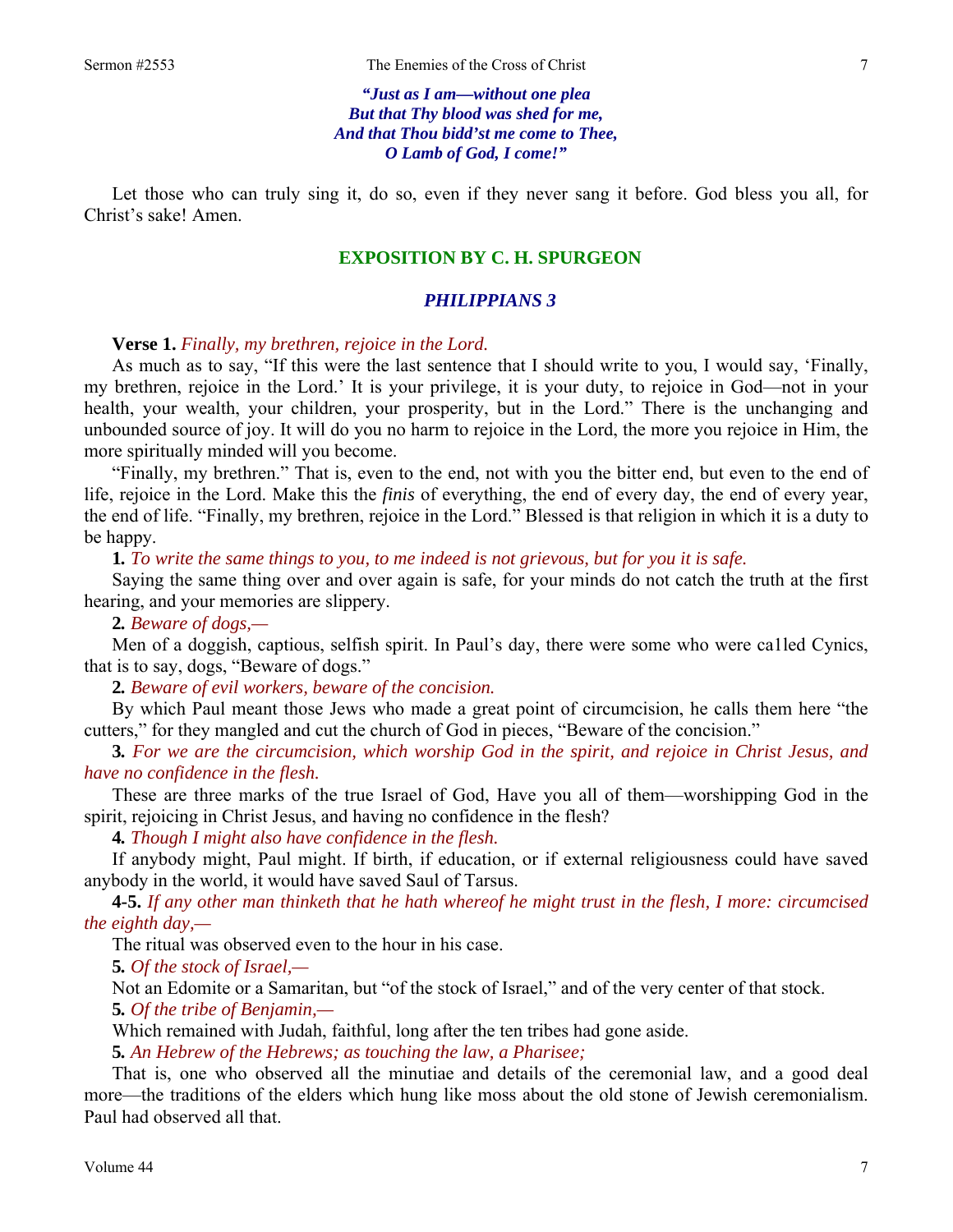## **6***. Concerning zeal, persecuting the church;*

He was most zealous in the cause that he thought right. Bitterly, cruelly, even to the death, did he persecute the believers in Jesus.

#### **6***. Touching the righteousness which is in the law, blameless.*

Paul had been kept from the vices into which many fell. In his young days, he had been pure, and all his days, he had been upright and sincere. As far as he knew, to the best of his light, he had observed the law of God.

In another place, he calls himself the chief of sinners, and so he was, because he persecuted the church of God; but in another sense, I may say of him that there is no man who stood so good a chance of being justified by works as Paul did, if there could have been any justification in that way.

**7***. But what things were gain to me, those I counted loss for Christ.* 

His faith in Jesus reversed all his former estimates, so that his gains he counted to be losses. He thought it so much the worse, concerning zeal, to have persecuted the church, and so much to his injury to have imagined that he was blameless in the presence of God.

**8***. Yea doubtless, and I count all things but loss for the excellency of the knowledge of Christ Jesus my Lord: for whom I have suffered the loss of all things, and do count them but dung,—* 

Offal, refuse, garbage—

# **8***. That I may win Christ,—*

He had every opportunity of advancement. He was a fine scholar, and might have reached the highest degree in connection with the Sanhedrim and the synagogue, but he thought nothing of all that, he threw it all away as worthless, and declared that this was his ambition: "That I may win Christ,"—

**9***. And be found in him, not having my own righteousness, which is of the law, but that which is through the faith of Christ, the righteousness which is of God by faith:* 

It must be more glorious to be justified by God than by ourselves. It must be more safe to wear the righteousness of Christ than to wear our own. Nothing can so dignify our manhood as to have Christ Himself to be "the Lord our Righteousness." This Paul chose in preference to everything else.

**10-11.** *That I may know him, and the power of his resurrection, and the fellowship of his sufferings, being made conformable unto his death; if by any means I might attain unto the resurrection of the dead.* 

See to what Paul is looking forward—resurrection—and therefore he lets this life go as of secondary importance. He is willing to suffer as Christ suffered, and to die as Christ died. You and I may never be called to make that great sacrifice, but if we are true followers of Christ, we shall be prepared for it. If ever it should happen that Christ and our life shall be put in competition, we must not deliberate for a moment, for Christ is all, and we must be ready to give up all for Christ.

**12.** *Not as though I had already attained, either were already perfect:* 

He does not say that anybody has been perfect, but he does say that he was not so himself, and I should think that any man who believed himself to be better than Paul would thereby prove at once that he was not perfect, for he must be sadly lacking in humility.

## **12.** *But I follow after, if that I may apprehend that for which also I am apprehended of Christ Jesus.*

"All that Christ meant me to be, I want to be. All that Christ meant to give me, I want to have. All that He meant me to do, I want to do, to apprehend, to lay hold of that for which I am laid hold of by Christ Jesus."

## **13.** *Brethren, I count not myself to have apprehended:*

That is Paul's judgment concerning himself, he has not yet attained to the full all that the religion of Christ can give him.

**13-14.** *But this one thing I do, forgetting those things which are behind, and reaching forth unto those things which are before, I press toward the mark for the prize of the high calling of God in Christ Jesus.*